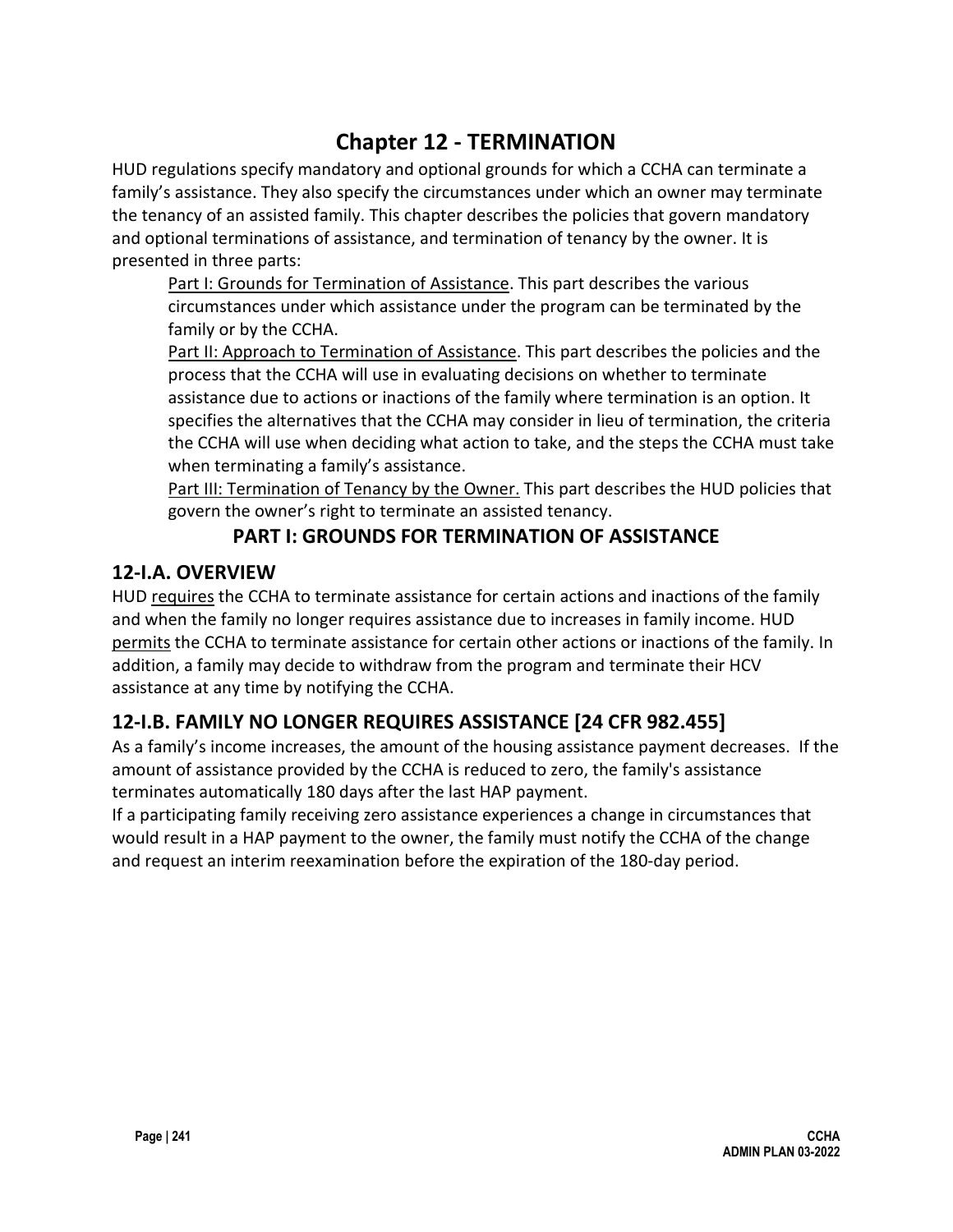### **12-I.C. FAMILY CHOOSES TO TERMINATE ASSISTANCE**

The family may request that the CCHA terminate housing assistance payments on behalf of the family at any time.

**The request to terminate assistance should be made in writing and signed by the head of household, and spouse or cohead if applicable. Before terminating the family's assistance, the CCHA will follow the notice requirements in Section 12-II.F.**

### **12-I.D. MANDATORY TERMINATION OF ASSISTANCE**

HUD requires the CCHA to terminate assistance in the following circumstances.

#### **Eviction [24 CFR 982.552(b)(2), 24 CFR 5.2005(c)(1)]**

The CCHA must terminate assistance whenever a family is evicted from a unit assisted under the HCV program for a serious or repeated violation of the lease. As discussed further in section 12-II.E, incidents of actual or threatened domestic violence, dating violence, sexual assault, or stalking may not be construed as serious or repeated violations of the lease by the victim or threatened victim of such violence or stalking.

#### **A family will be considered** *evicted* **if the family moves after a legal eviction order has been issued, whether or not physical enforcement of the order was necessary.**

If a family moves after the owner has given the family an eviction notice for serious or repeated lease violations but before a legal eviction order has been issued, termination of assistance is not mandatory. In such cases the CCHA will determine whether the family has committed serious or repeated violations of the lease based on available evidence and may terminate assistance or take any of the alternative measures described in section 12-II.C. In making its decision, the CCHA will consider the factors described in sections 12-II.D and 12-II.E. Upon consideration of such factors, the CCHA may, on a case-by-case basis, choose not to terminate assistance.

*Serious and repeated lease violations* will include, but not be limited to, nonpayment of rent, disturbance of neighbors, destruction of property, or living or housekeeping habits that cause damage to the unit or premises and criminal activity. Generally, the criterion to be used will be whether or not the reason for the eviction was the fault of the tenant or guests.

#### **Failure to Provide Consent [24 CFR 982.552(b)(3)]**

The CCHA must terminate assistance if any family member fails to sign and submit any consent form they are required to sign for a regular or interim reexamination. See Chapter 7 for a complete discussion of consent requirements.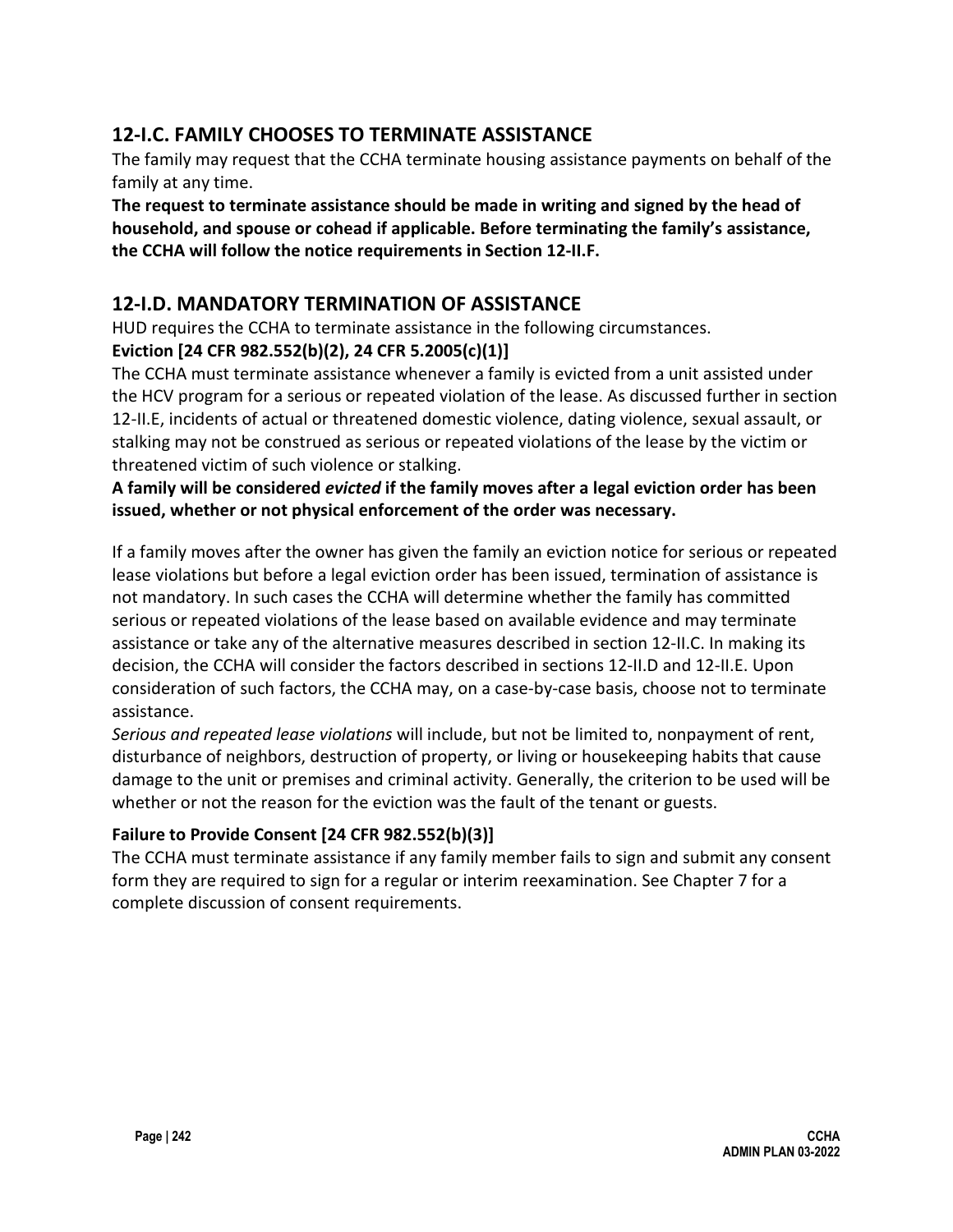### **Failure to Document Citizenship [24 CFR 982.552(b)(4) and [24 CFR 5.514(c)]**

The CCHA must terminate assistance if (1) a family fails to submit required documentation within the required timeframe concerning any family member's citizenship or immigration status; (2) a family submits evidence of citizenship and eligible immigration status in a timely manner, but United States Citizenship and Immigration Services (USCIS) primary and secondary verification does not verify eligible immigration status of the family; or (3) a family member, as determined by the CCHA, has knowingly permitted another individual who is not eligible for assistance to reside (on a permanent basis) in the unit.

For (3) above, such termination must be for a period of at least 24 months. This does not apply to ineligible noncitizens already in the household where the family's assistance has been prorated. See Chapter 7 for a complete discussion of documentation requirements.

### **Failure to Disclose and Document Social Security Numbers [24 CFR 5.218(c), Notice PIH 2018-24]**

The CCHA must terminate assistance if a participant family fails to disclose the complete and accurate social security numbers of each household member and the documentation necessary to verify each social security number.

However, if the family is otherwise eligible for continued program assistance, and the CCHA determines that the family's failure to meet the SSN disclosure and documentation requirements was due to circumstances that could not have been foreseen and were outside of the family's control, the CCHA may defer the family's termination and provide the opportunity to comply with the requirement within a period not to exceed 90 calendar days from the date the CCHA determined the family to be noncompliant.

The CCHA will defer the family's termination and provide the family with the opportunity to comply with the requirement for a period of 90 calendar days for circumstances beyond the participant's control such as delayed processing of the SSN application by the SSA, natural disaster, fire, death in the family, or other emergency, if there is a reasonable likelihood that the participant will be able to disclose an SSN by the deadline.

#### **Methamphetamine Manufacture or Production [24 CFR 982.553(b)(1)(ii)]**

The CCHA must terminate assistance if any household member has ever been convicted of the manufacture or production of methamphetamine on the premises of federally assisted housing.

#### **Lifetime Registered Sex Offenders [Notice PIH 2012-28]**

Should a CCHA discover that a member of an assisted household was subject to a lifetime registration requirement at admission and was erroneously admitted after June 25, 2001, the CCHA must immediately terminate assistance for the household member.

In this situation, the CCHA must offer the family the opportunity to remove the ineligible family member from the household. If the family is unwilling to remove that individual from the household, the CCHA must terminate assistance for the household.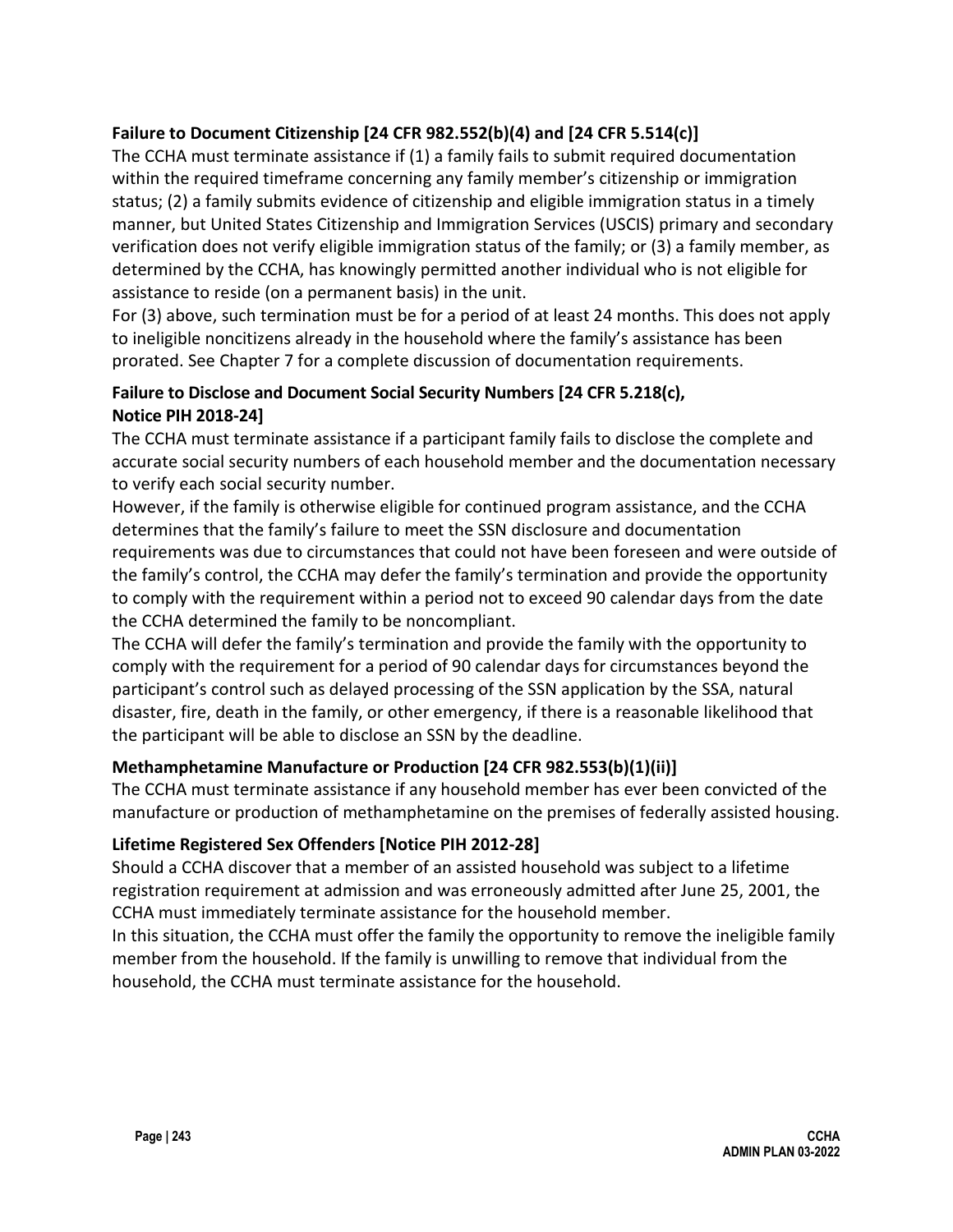### **Failure of Students to Meet Ongoing Eligibility Requirements [24 CFR 982.552(b)(5) and FR 4/10/06]**

If a student enrolled at an institution of higher education is under the age of 24, is not a veteran, is not married, does not have dependent children, is not residing with his/her parents in an HCV assisted household, and is not a person with disabilities receiving HCV assistance as of November 30, 2005, the CCHA must the terminate the student's assistance if, at the time of reexamination, either the student's income or the income of the student's parents (if applicable) exceeds the applicable income limit.

If a participant household consists of both eligible and ineligible students, the eligible students shall not be terminated, but must be issued a voucher to move with continued assistance in accordance with program regulations and CCHA policies, or must be given the opportunity to lease in place if the terminated ineligible student members elect to move out of the assisted unit.

#### **Death of the Sole Family Member [24 CFR 982.311(d) and Notice PIH 2010-9]**

The CCHA must immediately terminate program assistance for deceased single member households.

#### **12-I.E. MANDATORY POLICIES AND OTHER AUTHORIZED TERMINATIONS**

#### **Mandatory Policies [24 CFR 982.553(b) and 982.551(l)]**

HUD requires the CCHA to establish policies that permit the CCHA to terminate assistance if the CCHA determines that:

- Any household member is currently engaged in any illegal use of a drug, or has a pattern of illegal drug use that interferes with the health, safety, or right to peaceful enjoyment of the premises by other residents
- Any household member's abuse or pattern of abuse of alcohol may threaten the health, safety, or right to peaceful enjoyment of the premises by other residents
- Any household member has violated the family's obligation not to engage in any drugrelated criminal activity
- Any household member has violated the family's obligation not to engage in violent criminal activity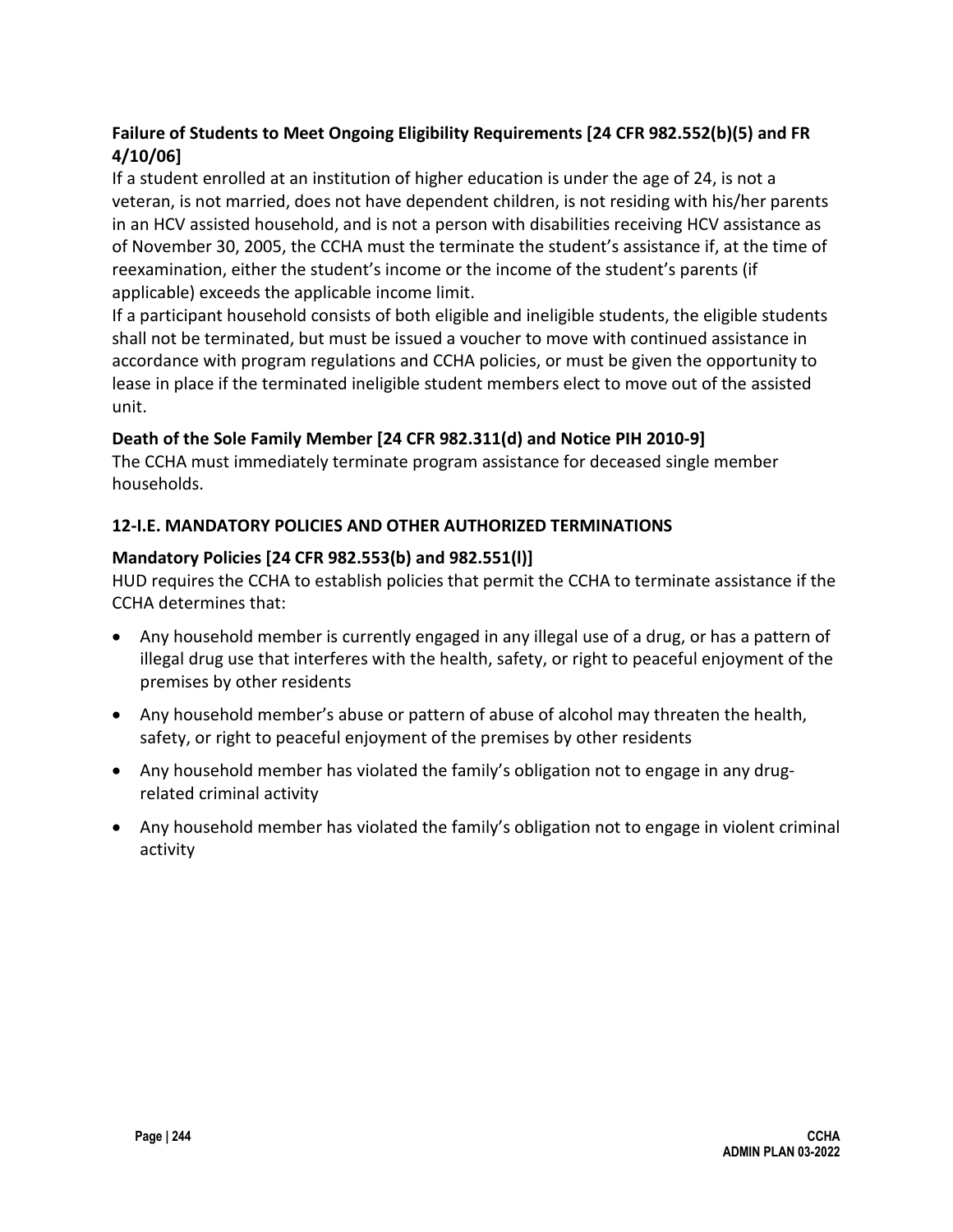#### *Use of Illegal Drugs and Alcohol Abuse*

The CCHA will terminate a family's assistance if any household member is currently engaged in any illegal use of a drug, or has a pattern of illegal drug use that interferes with the health, safety, or right to peaceful enjoyment of the premises by other residents.

The CCHA will terminate assistance if any household member's abuse or pattern of abuse of alcohol threatens the health, safety, or right to peaceful enjoyment of the premises by other residents.

*Currently engaged in* is defined as any use of illegal drugs during the previous three months. The CCHA will consider all credible evidence, including but not limited to, any record of arrests, convictions, or eviction of household members related to the use of illegal drugs or abuse of alcohol.

A record or records of arrest will not be used as the sole basis for the termination or proof that the participant engaged in disqualifying criminal activity.

In making its decision to terminate assistance, the CCHA will consider alternatives as described in Section 12-II.C and other factors described in Sections 12-II.D and 12-II.E. Upon consideration of such alternatives and factors, the CCHA may, on a case-by-case basis, choose not to terminate assistance.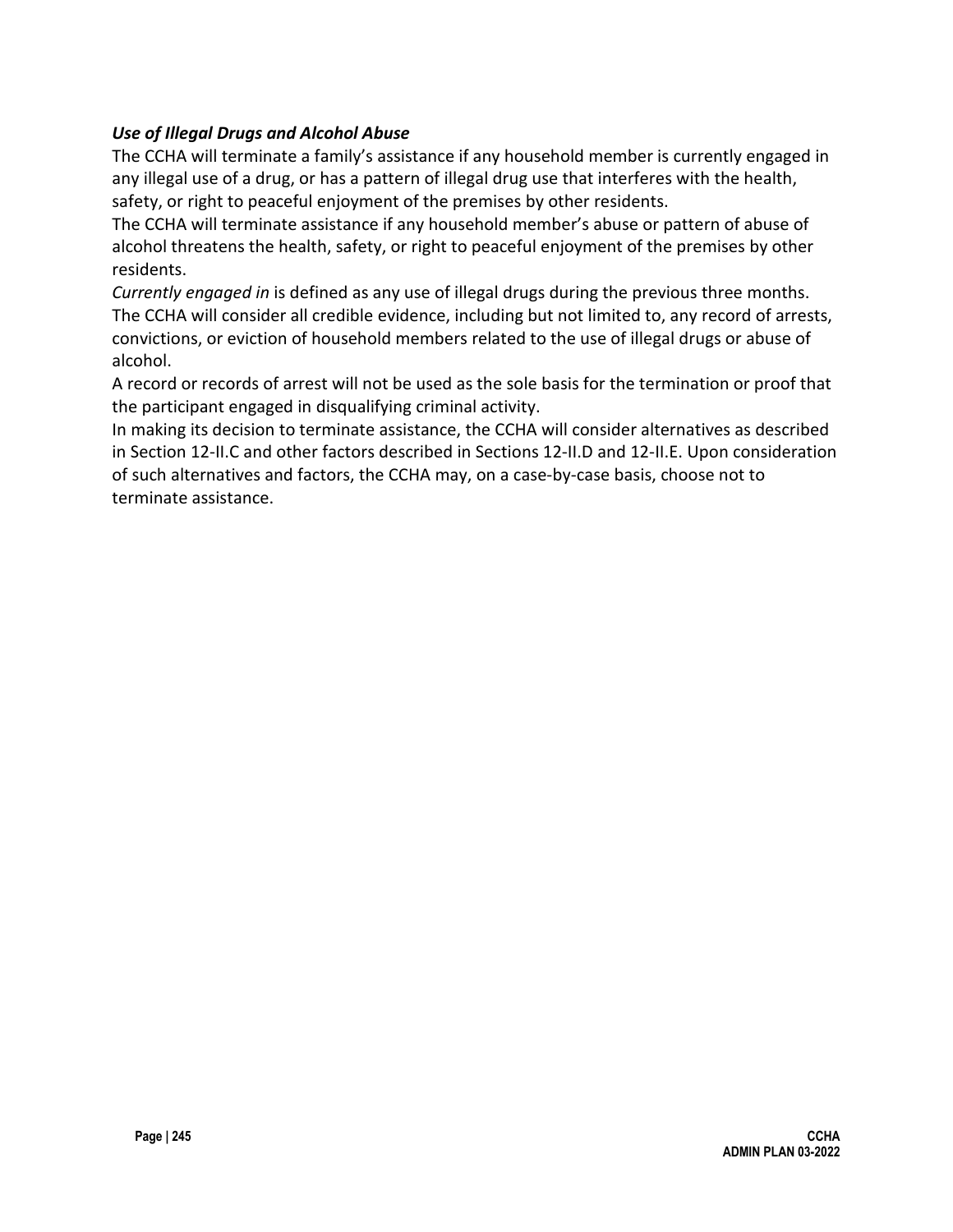#### *Drug-Related and Violent Criminal Activity [24 CFR 5.100]*

*Drug* means a controlled substance as defined in section 102 of the Controlled Substances Act (21 U.S.C. 802).

*Drug-related criminal activity* is defined by HUD as the illegal manufacture, sale, distribution, or use of a drug, or the possession of a drug with intent to manufacture, sell, distribute or use the drug.

*Violent criminal activity* means any criminal activity that has as one of its elements the use, attempted use, or threatened use of physical force substantial enough to cause, or be reasonably likely to cause, serious bodily injury or property damage.

The CCHA will terminate a family's assistance if any household member has violated the family's obligation not to engage in any drug-related or violent criminal activity during participation in the HCV program.

The CCHA will consider all credible evidence, including but not limited to, any record of arrests and/or convictions of household members related to drug-related or violent criminal activity, and any eviction or notice to evict based on drug-related or violent criminal activity.

A record or records of arrest will not be used as the sole basis for the termination or proof that the participant engaged in disqualifying criminal activity.

In making its decision to terminate assistance, the CCHA will consider alternatives as described in Section 12-II.C and other factors described in Sections 12-II.D and 12-II.E. Upon consideration of such alternatives and factors, the CCHA may, on a case-by-case basis, choose not to terminate assistance.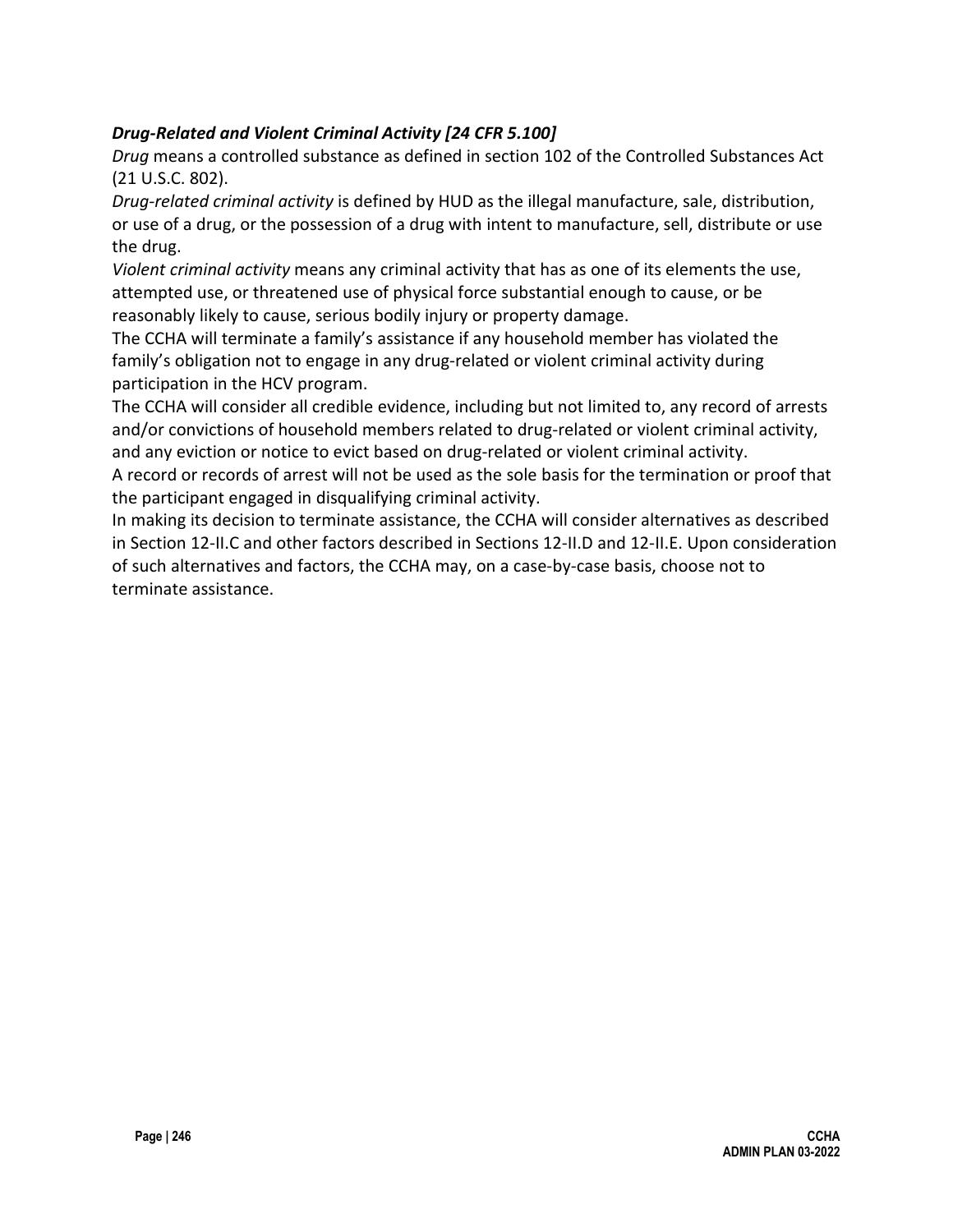### **Other Authorized Reasons for Termination of Assistance [24 CFR 982.552(c), 24 CFR 5.2005(c)]**

HUD permits the CCHA to terminate assistance under a number of other circumstances. It is left to the discretion of the CCHA whether such circumstances in general warrant consideration for the termination of assistance. As discussed further in section 12-II.E, the Violence against Women Act of 2013 explicitly prohibits CCHAs from considering incidents of, or criminal activity directly related to, domestic violence, dating violence, sexual assault, or stalking as reasons for terminating the assistance of a victim of such abuse.

Additionally, per the alternative requirements listed in the *Federal Register* notice dated December 29, 2014, CCHAs are no longer permitted to terminate assistance to a family due to the family's failure to meet its obligations under the Family Self-Sufficiency (FSS) contract of participation [FR Notice 12/29/14].

The CCHA **will** terminate a family's assistance if:

The family has failed to comply with any family obligations under the program. See Exhibit 12-1 for a listing of family obligations and related CCHA policies.

Any family member has been evicted from federally assisted housing in the last five years.

Any family member has committed fraud, bribery, or any other corrupt or criminal act in connection with any federal housing program.

The family currently owes rent or other amounts to any CCHA in connection with Section 8 or public housing assistance under the 1937 Act.

The family has not reimbursed any CCHA for amounts the CCHA paid to an owner under a HAP contract for rent, damages to the unit, or other amounts owed by the family under the lease.

The family has breached the terms of a repayment agreement entered into with the CCHA.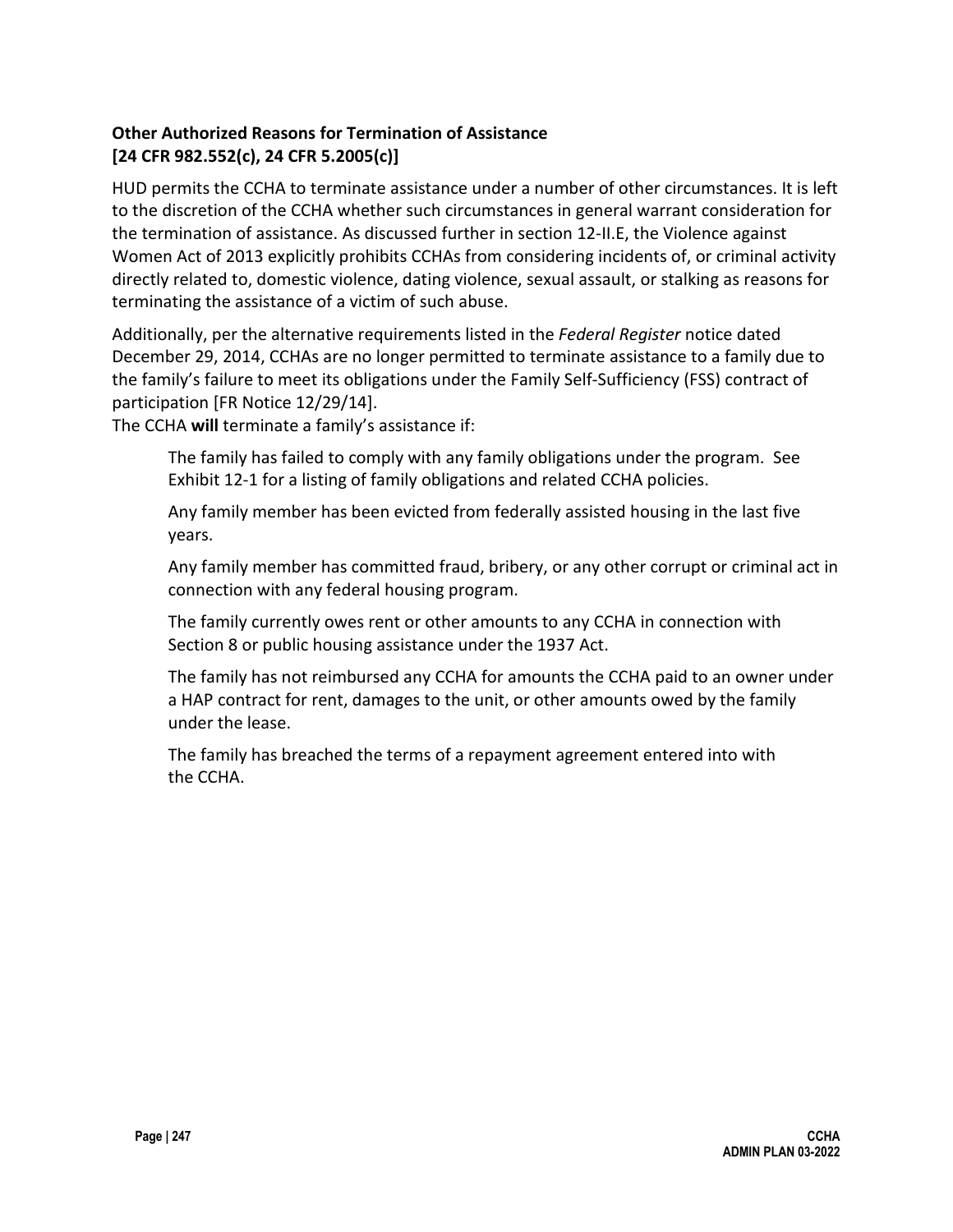A family member has engaged in or threatened violent or abusive behavior toward CCHA personnel.

> *Abusive or violent behavior towards CCHA personnel* includes verbal as well as physical abuse or violence. Use of racial epithets, or other language, written or oral, that is customarily used to intimidate may be considered abusive or violent behavior.

*Threatening* refers to oral or written threats or physical gestures that communicate intent to abuse or commit violence.

In making its decision to terminate assistance, the CCHA will consider alternatives as described in Section 12-II.C and other factors described in Sections 12-II.D and 12-II.E. Upon consideration of such alternatives and factors, the CCHA may, on a case-by-case basis, choose not to terminate assistance.

#### *Family Absence from the Unit [24 CFR 982.312]*

The family may be absent from the unit for brief periods. The CCHA must establish a policy on how long the family may be absent from the assisted unit. However, the family may not be absent from the unit for a period of more than 180 consecutive calendar days for any reason. Absence in this context means that no member of the family is residing in the unit. If the family is absent from the unit for more than 180 consecutive calendar days, the family's assistance will be terminated. Notice of termination will be sent in accordance with Section 12- II.F.

### *Insufficient Funding [24 CFR 982.454]*

The CCHA may terminate HAP contracts if the CCHA determines, in accordance with HUD requirements, that funding under the consolidated ACC is insufficient to support continued assistance for families in the program.

The CCHA will determine whether there is sufficient funding to pay for currently assisted families according to the policies in Part VIII of Chapter 16. If the CCHA determines there is a shortage of funding, prior to terminating any HAP contracts, the CCHA will determine if any other actions can be taken to reduce program costs.

In the event that the CCHA decides to stop issuing vouchers as a result of a funding shortfall, and the CCHA is not assisting the required number of special purpose vouchers (NED families, HUD-Veterans Affairs Supportive Housing (VASH) families, and family unification program (FUP) families), when the CCHA resumes issuing vouchers, the CCHA will issue vouchers first to the special purpose voucher families on its waiting list until it has reached the required number of special purpose vouchers, when applicable.

If after implementing all reasonable cost cutting measures there is not enough funding available to provide continued assistance for current participants, the CCHA will terminate HAP contracts as a last resort.

Prior to terminating any HAP contracts, the CCHA will inform the local HUD field office. The CCHA will terminate the minimum number needed in order to reduce HAP costs to a level within the CCHA's annual budget authority.

If the CCHA must terminate HAP contracts due to insufficient funding, the CCHA will do so in accordance with the following criteria and instructions: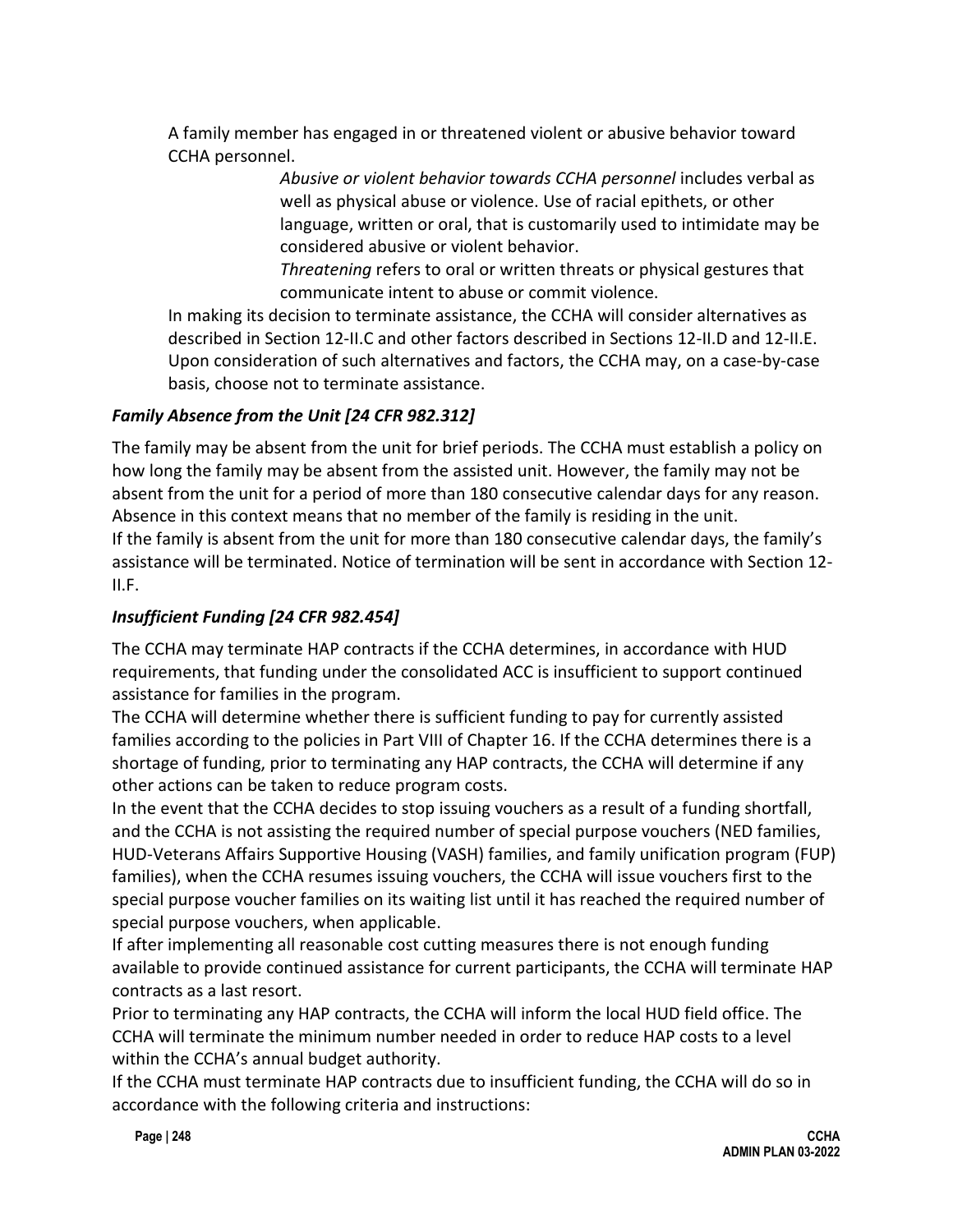Families comprising the required number of special purpose vouchers, including nonelderly disabled (NED), HUD-Veteran's Affairs Supportive Housing (HUD-VASH), and family unification program (FUP) will be the last to be terminated.

## **PART II: APPROACH TO TERMINATION OF ASSISTANCE**

### **12-II.A. OVERVIEW**

The CCHA is required by regulation to terminate a family's assistance for certain actions or inactions of the family. For other types of actions or inactions of the family, the regulations give the CCHA the authority to either terminate the family's assistance or to take another action. This part discusses the various actions the CCHA may choose to take when it has discretion, and outlines the criteria the CCHA will use to make its decision about whether or not to terminate assistance. It also specifies the requirements for the notification to the family of the CCHA's intent to terminate assistance.

## **12-II.B. METHOD OF TERMINATION [24 CFR 982.552(a)(3)]**

Termination of assistance for a participant may include any or all of the following:

- Terminating housing assistance payments under a current HAP contract,
- Refusing to enter into a new HAP contract or approve a lease, or
- Refusing to process a request for or to provide assistance under portability procedures.

## **12-II.C. ALTERNATIVES TO TERMINATION OF ASSISTANCE**

#### **Change in Household Composition**

As a condition of continued assistance, the CCHA may require that any household member who participated in or was responsible for an offense no longer resides in the unit [24 CFR 982.552(c)(2)(ii)].

As a condition of continued assistance, the head of household must certify that the culpable family member has vacated the unit and will not be permitted to visit or to stay as a guest in the assisted unit. The family must present evidence of the former family member's current address upon CCHA request.

#### **Repayment of Family Debts**

If a family owes amounts to the CCHA, as a condition of continued assistance, the CCHA will require the family to repay the full amount or to enter into a repayment agreement, within 30 days of receiving notice from the CCHA of the amount owed. See Chapter 16 for policies on repayment agreements.

## **12-II.D. CRITERIA FOR DECIDING TO TERMINATE ASSISTANCE**

### **Evidence**

For criminal activity, HUD permits the CCHA to terminate assistance if a *preponderance of the evidence* indicates that a household member has engaged in the activity, regardless of whether the household member has been arrested or convicted [24 CFR 982.553(c)].

The CCHA will use the concept of the preponderance of the evidence as the standard for making all termination decisions.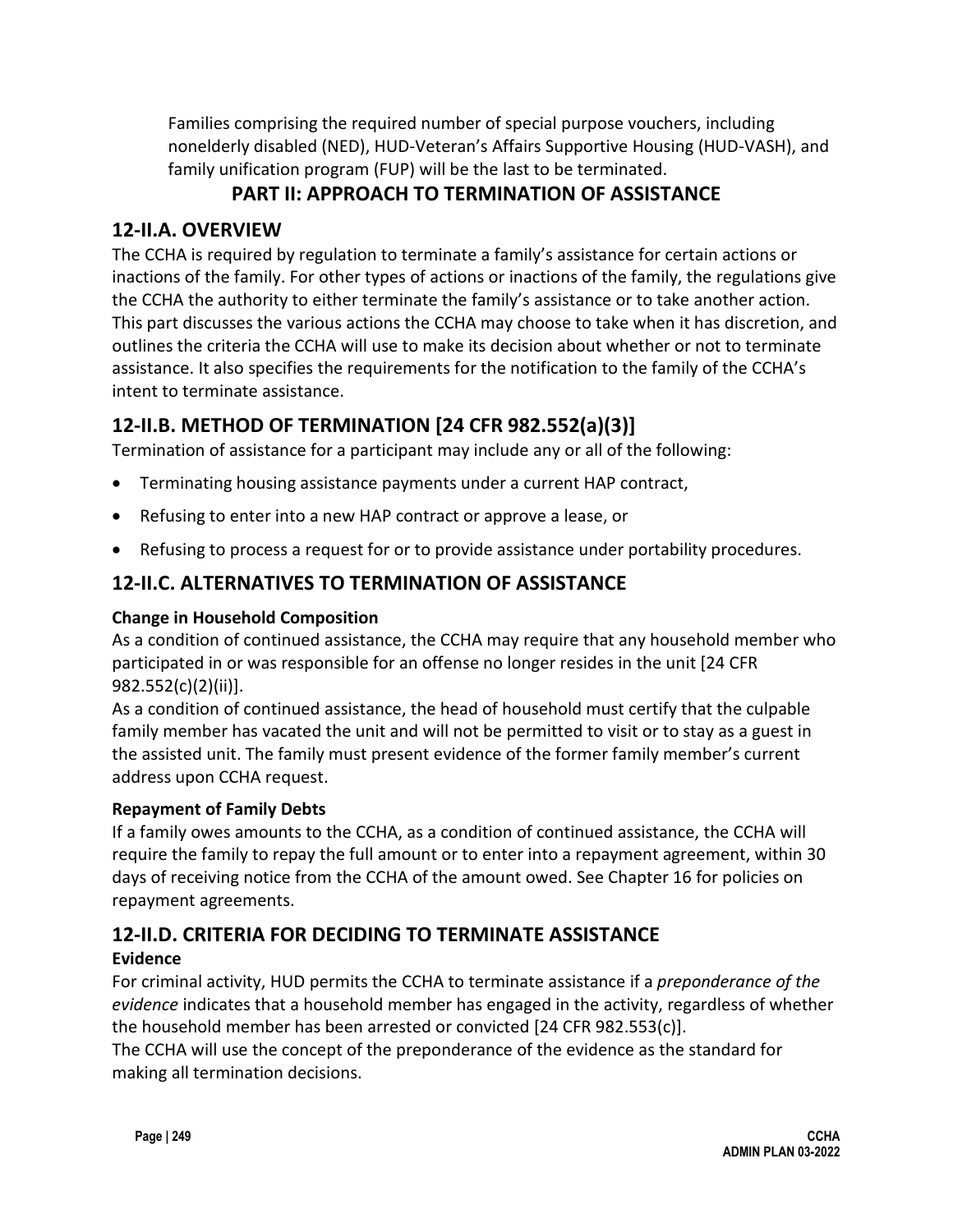*Preponderance of the evidence* is defined as evidence which is of greater weight or more convincing than the evidence which is offered in opposition to it; that is, evidence which as a whole shows that the fact sought to be proved is more probable than not. Preponderance of the evidence may not be determined by the number of witnesses, but by the greater weight of all evidence

#### **Use of Criminal Conviction Records after Admission [24 CFR 5.903]**

The regulation at 24 CFR 5.903 governs a CCHA's access to and use of criminal conviction records obtained from a "law enforcement agency" such as the National Crime Information Center (NCIC), police departments, and other law enforcement agencies that hold criminal conviction records. While the regulatory listing of permitted uses for these records includes CCHA screening of applicants for admission to the HCV program, it specifically excludes the use of records for lease enforcement and eviction of HCV participants and excludes by omission a CCHA's use of records to terminate assistance for participants. While a CCHA has regulatory authority to use criminal conviction records for the purpose of applicant screening for admission, there is no corresponding authority to use these records to check for criminal and illegal drug activity by participants, and therefore, CCHAs may not use records for this purpose. The limitations, however, do not apply to criminal conviction information searches from nonfederal sources (i.e., sources other than the "law enforcement agencies" defined in 24 CFR 5.902(b)). There is no prohibition that bars a CCHA from using non-federal sources to conduct criminal background checks of program participants.

#### **Consideration of Circumstances [24 CFR 982.552(c)(2)(i)]**

**The CCHA is permitted, but not required, to consider all relevant circumstances when determining whether a family's assistance should be terminated.** 

The CCHA will consider the following facts and circumstances when making its decision to terminate assistance:

The seriousness of the case, especially with respect to how it would affect other residents' safety or property

The effects that termination of assistance may have on other members of the family who were not involved in the action or failure to act

The extent of participation or culpability of individual family members, including whether the culpable family member is a minor or a person with disabilities or (as discussed further in section 12-II.E) a victim of domestic violence, dating violence, sexual assault or stalking

The length of time since the violation occurred, including the age of the individual at the time of the conduct, as well as the family's recent history and the likelihood of favorable conduct in the future

While a record or records of arrest will not be used as the sole basis for termination, an arrest may, however, trigger an investigation to determine whether the participant actually engaged in disqualifying criminal activity. As part of its investigation, the CCHA may obtain the police report associated with the arrest and consider the reported circumstances of the arrest. The CCHA may also consider: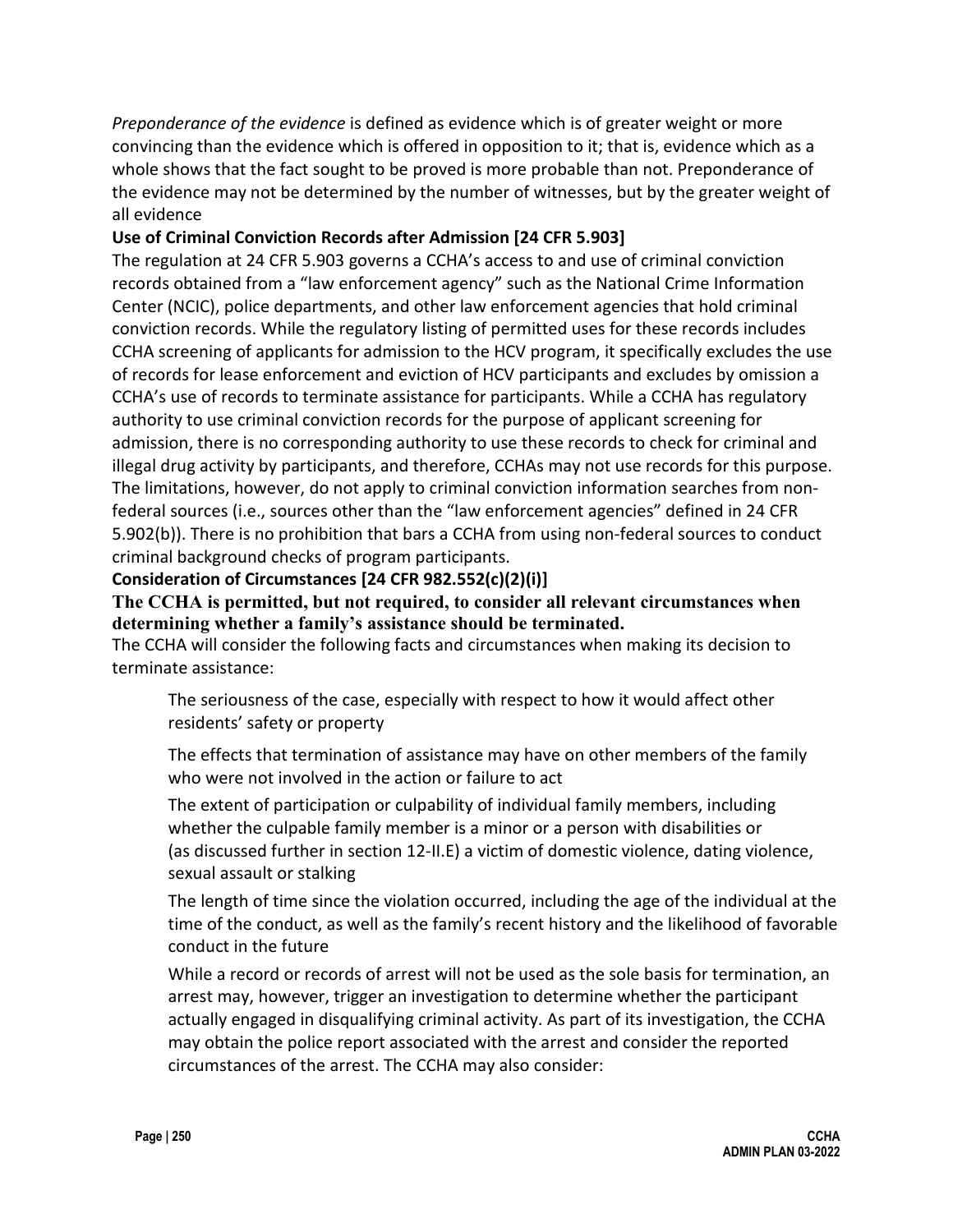Any statements made by witnesses or the participant not included in the police report

Whether criminal charges were filed

Whether, if filed, criminal charges were abandoned, dismissed, not prosecuted, or ultimately resulted in an acquittal

Any other evidence relevant to determining whether or not the participant engaged in disqualifying activity

Evidence of criminal conduct will be considered if it indicates a demonstrable risk to safety and/or property

In the case of drug or alcohol abuse, whether the culpable household member is participating in or has successfully completed a supervised drug or alcohol rehabilitation program or has otherwise been rehabilitated successfully

The CCHA will require the participant to submit evidence of the household member's current participation in or successful completion of a supervised drug or alcohol rehabilitation program, or evidence of otherwise having been rehabilitated successfully. In the case of program abuse, the dollar amount of the overpaid assistance and whether or not a false certification was signed by the family

### **Reasonable Accommodation [24 CFR 982.552(c)(2)(iv)]**

If the family includes a person with disabilities, the CCHA's decision to terminate the family's assistance is subject to consideration of reasonable accommodation in accordance with 24 CFR Part 8.

If a family indicates that the behavior of a family member with a disability is the reason for a proposed termination of assistance, the CCHA will determine whether the behavior is related to the disability. If so, upon the family's request, the CCHA will determine whether alternative measures are appropriate as a reasonable accommodation. The CCHA will only consider accommodations that can reasonably be expected to address the behavior that is the basis of the proposed termination of assistance. See Chapter 2 for a discussion of reasonable accommodation.

## **12-II.E. TERMINATIONS RELATED TO DOMESTIC VIOLENCE, DATING VIOLENCE, SEXUAL ASSAULT OR STALKING**

This section describes the protections against termination of assistance that the Violence against Women Act of 2013 (VAWA) provides for victims of domestic violence, dating violence, sexual assault and stalking. For general VAWA requirements, key VAWA definitions, and CCHA policies pertaining to notification, documentation, and confidentiality, see section 16-IX of this plan.

### **VAWA Protections against Termination**

VAWA provides four specific protections against termination of HCV assistance for victims of domestic violence, dating violence, sexual assault or stalking. (*Note:* The second, third, and fourth protections also apply to terminations of tenancy or occupancy by owners participating in the HCV program, as do the limitations discussed under the next heading.)

First, VAWA provides that a CCHA may not terminate assistance to a family that moves out of an assisted unit in violation of the lease, with or without prior notification to the CCHA, if the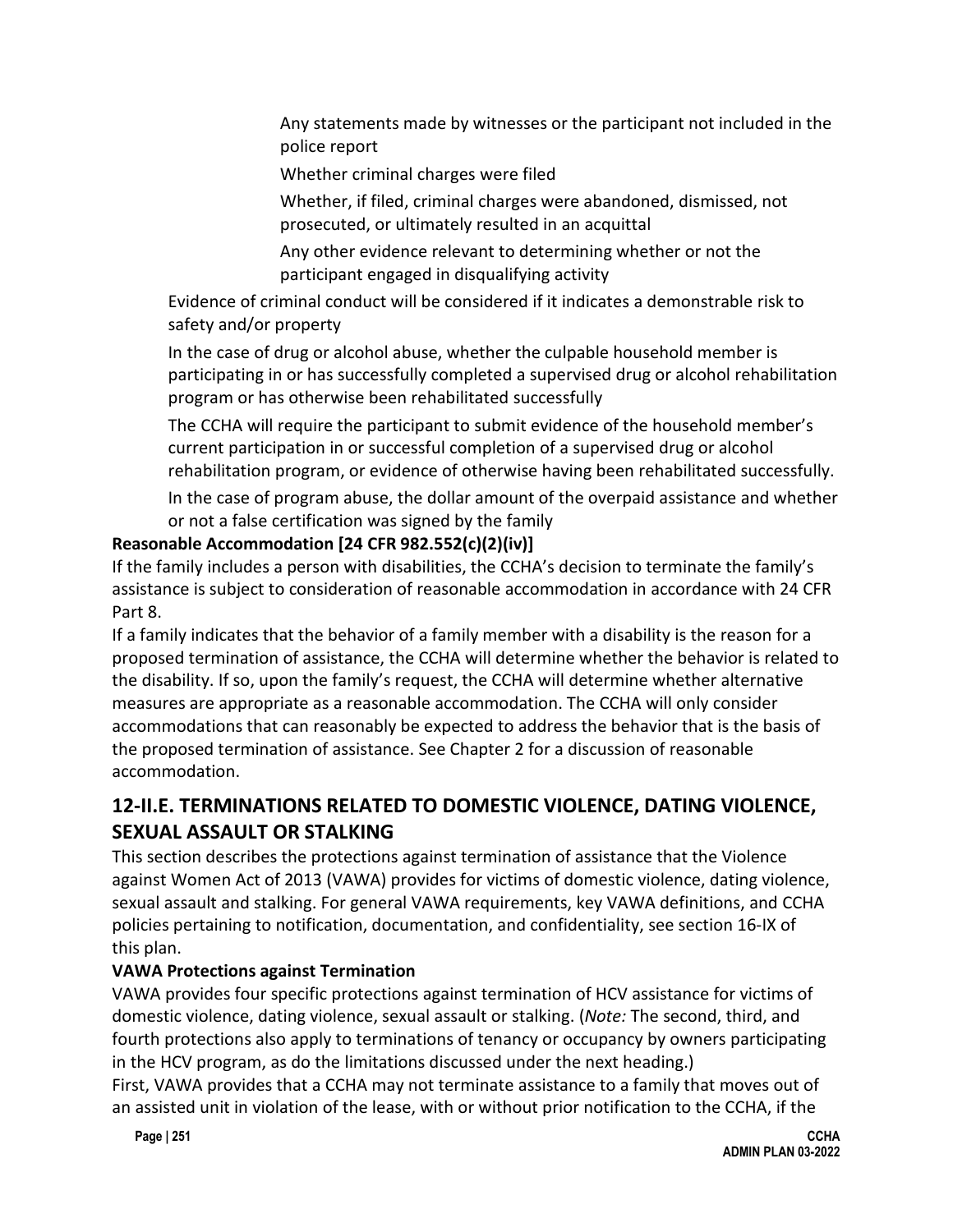move occurred to protect the health or safety of a family member who is or has been the victim of domestic violence, dating violence, sexual assault or stalking and who reasonably believed he or she was imminently threatened by harm from further violence if he or she remained in the unit [24 CFR 982.354(b)(4)].

Second, it provides that an incident or incidents of actual or threatened domestic violence, dating violence, sexual assault or stalking may not be construed either as a serious or repeated lease violation by the victim or as good cause to terminate the assistance of the victim [24 CFR 5.2005(c)(1)].

Third, it provides that criminal activity directly related to domestic violence, dating violence, sexual assault or stalking may not be construed as cause for terminating the assistance of a tenant if a member of the tenant's household, a guest, or another person under the tenant's control is the one engaging in the criminal activity and the tenant or affiliated individual or other individual is the actual or threatened victim of the domestic violence, dating violence, or stalking [24 CFR 5.2005(c)(2)].

Fourth, it gives CCHAs the authority to terminate assistance to any tenant or lawful occupant who engages in criminal acts of physical violence against family members or others without terminating assistance to, or otherwise penalizing, the victim of the violence [24 CFR 5.2009(a)]. **Limitations on VAWA Protections [24 CFR 5.2005(d) and (e)]**

VAWA does not limit the authority of a CCHA to terminate the assistance of a victim of abuse for reasons unrelated to domestic violence, dating violence, sexual assault or stalking so long as the CCHA does not subject the victim to a more demanding standard than it applies to other program participants [24 CFR 5.2005(d)(1)].

Likewise, VAWA does not limit the authority of a CCHA to terminate the assistance of a victim of domestic violence, dating violence, sexual assault or stalking if the CCHA can demonstrate an actual and imminent threat to other tenants or those employed at or providing service to the assisted property if the victim is not terminated from assistance [24 CFR 5.2005(d)(2)]. HUD regulations define *actual and imminent threat* to mean words, gestures, actions, or other indicators of a physical threat that (a) is real, (b) would occur within an immediate time frame, and (c) could result in death or serious bodily harm [24 CFR 5.2005(d)(2) and (e)]. In determining whether an individual would pose an actual and imminent threat, the factors to be considered include:

- The duration of the risk
- The nature and severity of the potential harm
- The likelihood that the potential harm will occur
- The length of time before the potential harm would occur [24 CFR 5.2005(e)] In order to demonstrate an actual and imminent threat, the CCHA must have objective evidence of words, gestures, actions, or other indicators. Even when a victim poses an actual and imminent threat, however, HUD regulations authorize a CCHA to terminate the victim's assistance "only when there are no other actions that could be taken to reduce or eliminate the threat" [24 CFR 5.2005(d)(3)].

In determining whether a program participant who is a victim of domestic violence, dating violence, sexual assault or stalking is an actual and imminent threat to other tenants or those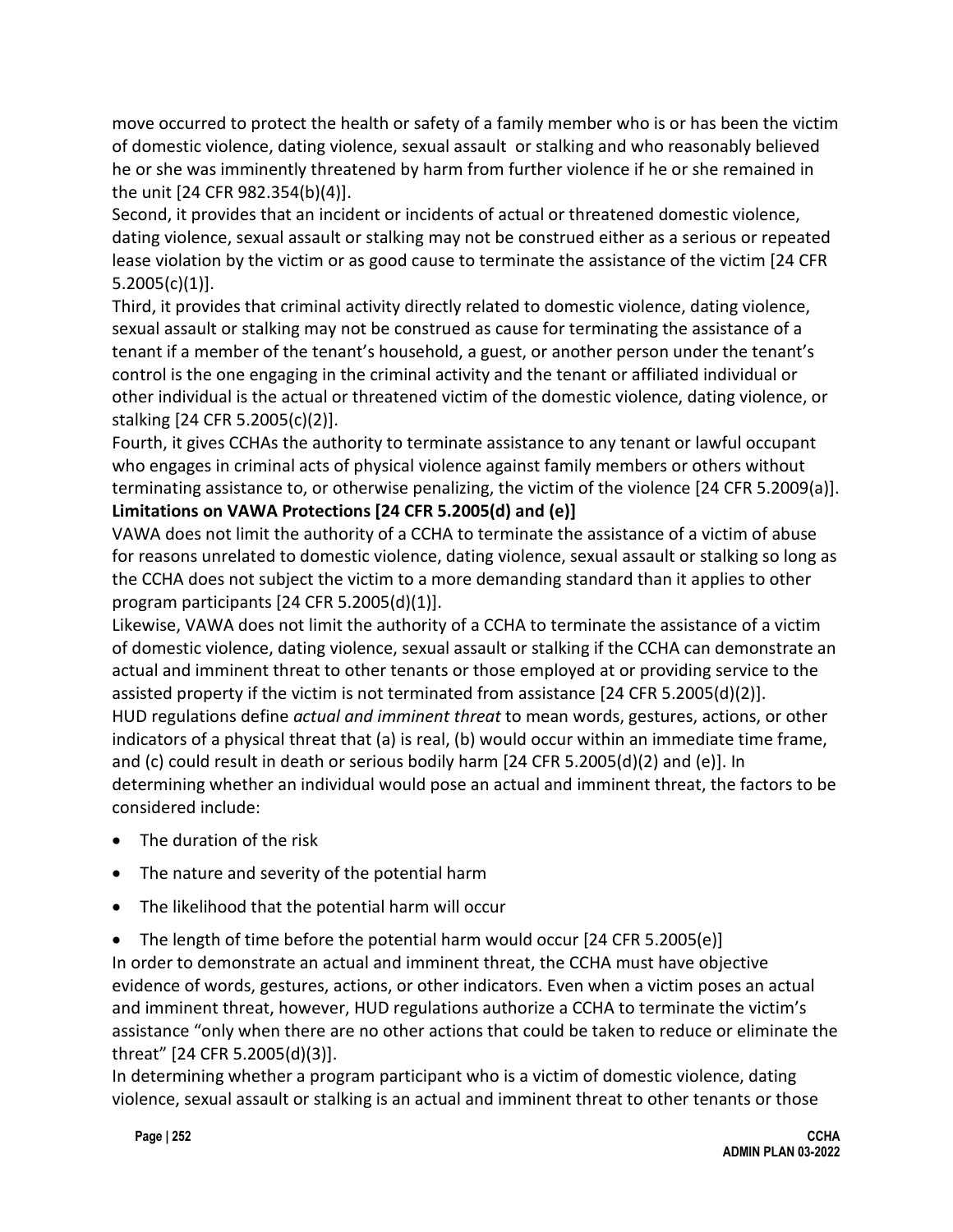employed at or providing service to a property, the CCHA will consider the following, and any other relevant, factors:

> Whether the threat is toward an employee or tenant other than the victim of domestic violence, dating violence, sexual assault or stalking Whether the threat is a physical danger beyond a speculative threat Whether the threat is likely to happen within an immediate time frame Whether the threat to other tenants or employees can be eliminated in some other way, such as by helping the victim relocate to a confidential location or seeking a legal remedy to prevent the perpetrator from acting on the threat

If the participant wishes to contest the CCHA's determination that he or she is an actual and imminent threat to other tenants or employees, the participant may do so as part of the informal hearing.

#### **Documentation of Abuse [24 CFR 5.2007]**

When an individual facing termination of assistance for reasons related to domestic violence, dating violence, sexual assault or stalking claims protection under VAWA, the CCHA will request that the individual provide documentation supporting the claim in accordance with the policies in section 16-IX.D of this plan.

The CCHA reserves the right to waive the documentation requirement if it determines that a statement or other corroborating evidence from the individual will suffice. In such cases the CCHA will document the waiver in the individual's file.

#### **Terminating the Assistance of a Domestic Violence Perpetrator**

Although VAWA provides protection against termination of assistance for victims of domestic violence, it does not provide such protection for perpetrators. VAWA gives the CCHA the explicit authority to "terminate assistance to any individual who is a tenant or lawful occupant and who engages in criminal acts of physical violence against family members or others" without terminating assistance to "or otherwise penalizing the victim of such violence who is also a tenant or lawful occupant" [24 CFR 5.2009(a)]. This authority is not dependent on a bifurcated lease or other eviction action by an owner against an individual family member. Further, this authority supersedes any local, state, or other federal law to the contrary. However, if the CCHA chooses to exercise this authority, it must follow any procedures prescribed by HUD or by applicable local, state, or federal law regarding termination of assistance. This means that the CCHA must follow the same rules when terminating assistance to an individual as it would when terminating the assistance of an entire family [3/16/07 *Federal Register* notice on the applicability of VAWA to HUD programs].

If the perpetrator remains in the unit, the CCHA continues to pay the owner until the CCHA terminates the perpetrator from the program. The CCHA must not stop paying HAP until 30 days after the owner bifurcates the lease to evict the perpetrator. The CCHA may pay HAP for the full month if the 30-day period will end mid-month [Notice PIH 2017-08].

If the perpetrator is the only participant eligible to receive assistance, the CCHA will provide any remaining participant a chance to establish eligibility for the program. If the remaining participant cannot do so, the CCHA will provide them with 30 days to establish eligibility for another housing program prior to termination of the HAP contract.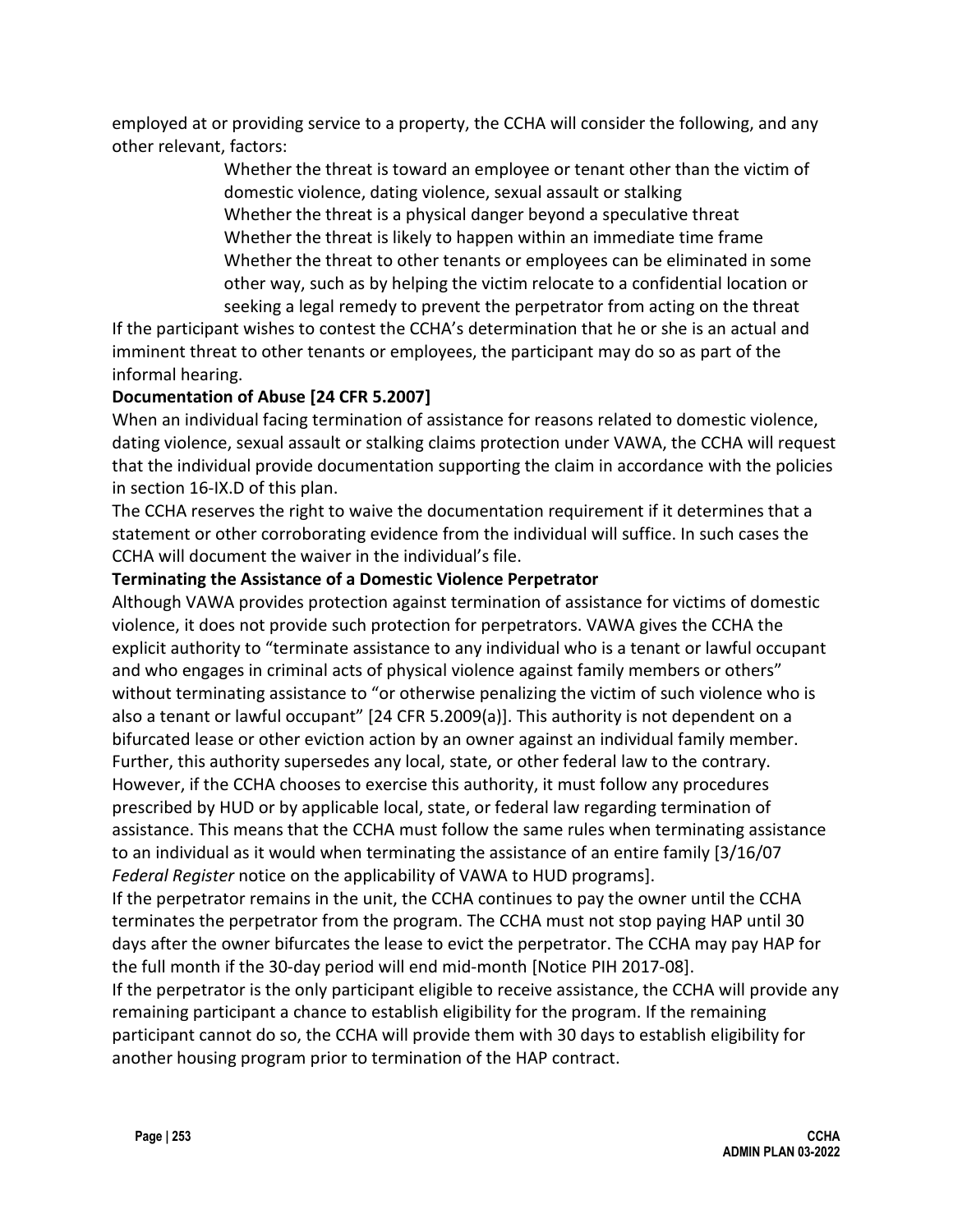The CCHA will terminate assistance to a family member if the CCHA determines that the family member has committed criminal acts of physical violence against other family members or others. This action will not affect the assistance of the remaining, nonculpable family members. In making its decision, the CCHA will consider all credible evidence, including, but not limited to, a signed certification (form HUD-5382) or other documentation of abuse submitted to the CCHA by the victim in accordance with this section and section 16-IX.D. The CCHA will also consider the factors in section 12-II.D. Upon such consideration, the CCHA may, on a case-bycase basis, choose not to terminate the assistance of the culpable family member. If the CCHA does terminate the assistance of the culpable family member, it will do so in accordance with applicable law, HUD regulations, and the policies in this plan.

#### **12-II.F. TERMINATION NOTICE**

HUD regulations require CCHAs to provide written notice of termination of assistance to a family only when the family is entitled to an informal hearing. However, since the family's HAP contract and lease will also terminate when the family's assistance terminates [form HUD-52641], it is a good business practice to provide written notification to both owner and family anytime assistance will be terminated, whether voluntarily or involuntarily.

Whenever a family's assistance will be terminated, the CCHA will send a written notice of termination to the family and to the owner. The CCHA will also send a form HUD-5382 and form HUD-5380 to the family with the termination notice. The notice will state the date on which the termination will become effective. This date generally will be at least 30 calendar days following the date of the termination notice, but exceptions will be made whenever HUD rules, other CCHA policies, or the circumstances surrounding the termination require.

When the CCHA notifies an owner that a family's assistance will be terminated, the CCHA will, if appropriate, advise the owner of his/her right to offer the family a separate, unassisted lease. If a family whose assistance is being terminated is entitled to an informal hearing, the notice of termination that the CCHA sends to the family must meet the additional HUD and CCHA notice requirements discussed in section 16-III.C of this plan. VAWA 2013 expands notification requirements to require CCHAs to provide notice of VAWA rights and the HUD 5382 form when a CCHA terminates a household's housing benefits.

Whenever the CCHA decides to terminate a family's assistance because of the family's action or failure to act, the CCHA will include in its termination notice the VAWA information described in section 16-IX.C of this plan and a form HUD-5382 and form HUD-5380. The CCHA will request in writing that a family member wishing to claim protection under VAWA notify the CCHA within 14 business days.

Still other notice requirements apply in two situations:

- If a criminal record is the basis of a family's termination, the CCHA must provide a copy of the record to the subject of the record and the tenant so that they have an opportunity to dispute the accuracy and relevance of the record [24 CFR 982.553(d)(2)].
- If immigration status is the basis of a family's termination, as discussed in section 12-I.D, the special notice requirements in section 16-III.D must be followed.

### **PART III: TERMINATION OF TENANCY BY THE OWNER**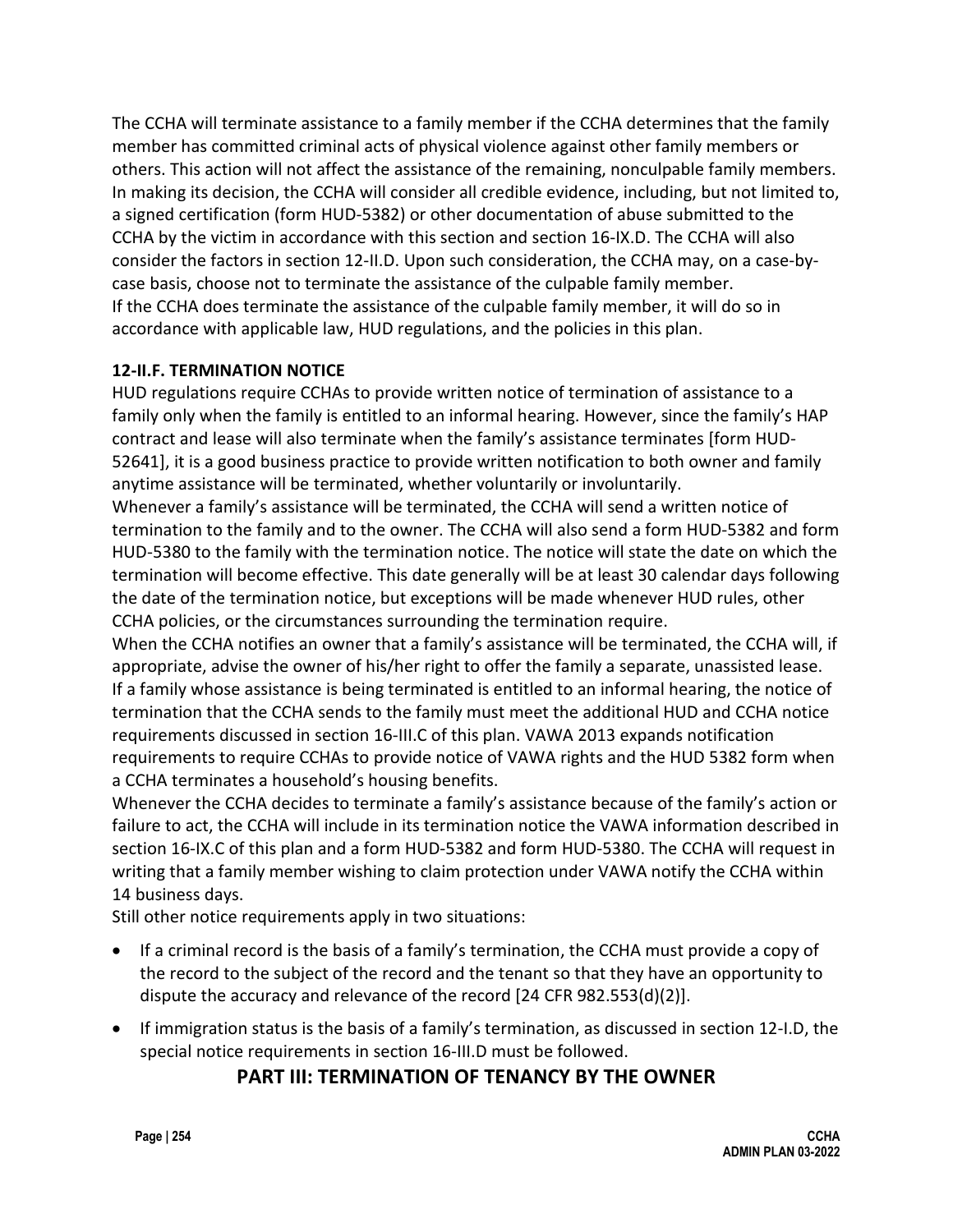## **12-III.A. OVERVIEW**

Termination of an assisted tenancy is a matter between the owner and the family; the CCHA is not directly involved. However, the owner is under some constraints when terminating an assisted tenancy. Termination of tenancy for certain reasons will also result in termination of assistance as discussed in this section.

## **12-III.B. GROUNDS FOR OWNER TERMINATION OF TENANCY [24 CFR 982.310, 24 CFR 5.2005(c), and Form HUD-52641-A, Tenancy Addendum]**

During the term of the lease, the owner is not permitted to terminate the tenancy except for serious or repeated violations of the lease, certain violations of state or local law, or other good cause.

#### **Serious or Repeated Lease Violations**

The owner is permitted to terminate the family's tenancy for serious or repeated violations of the terms and conditions of the lease, except when the violations are related to incidents of actual or threatened domestic violence, dating violence, sexual assault or stalking and the victim is protected from eviction by the Violence against Women Act of 2013 (see section 12- II.E). A serious lease violation includes failure to pay rent or other amounts due under the lease. However, the CCHA's failure to make a HAP payment to the owner is not a violation of the lease between the family and the owner.

#### **Violation of Federal, State, or Local Law**

The owner is permitted to terminate the tenancy if a family member violates federal, state, or local law that imposes obligations in connection with the occupancy or use of the premises. **Criminal Activity or Alcohol Abuse**

The owner may terminate tenancy during the term of the lease if any *covered person*—meaning any member of the household, a guest, or another person under the tenant's control—commits any of the following types of criminal activity (for applicable definitions see 24 CFR 5.100):

- Any criminal activity that threatens the health or safety of, or the right to peaceful enjoyment of the premises by, other residents (including property management staff residing on the premises)
- Any criminal activity that threatens the health or safety of, or the right to peaceful enjoyment of their residences by, persons residing in the immediate vicinity of the premises
- Any violent criminal activity on or near the premises
- Any drug-related criminal activity on or near the premises

However, in the case of criminal activity directly related to domestic violence, dating violence, sexual assault or stalking, if the tenant or an affiliated individual is the victim, the criminal activity may not be construed as cause for terminating the victim's tenancy (see section 12-II.E).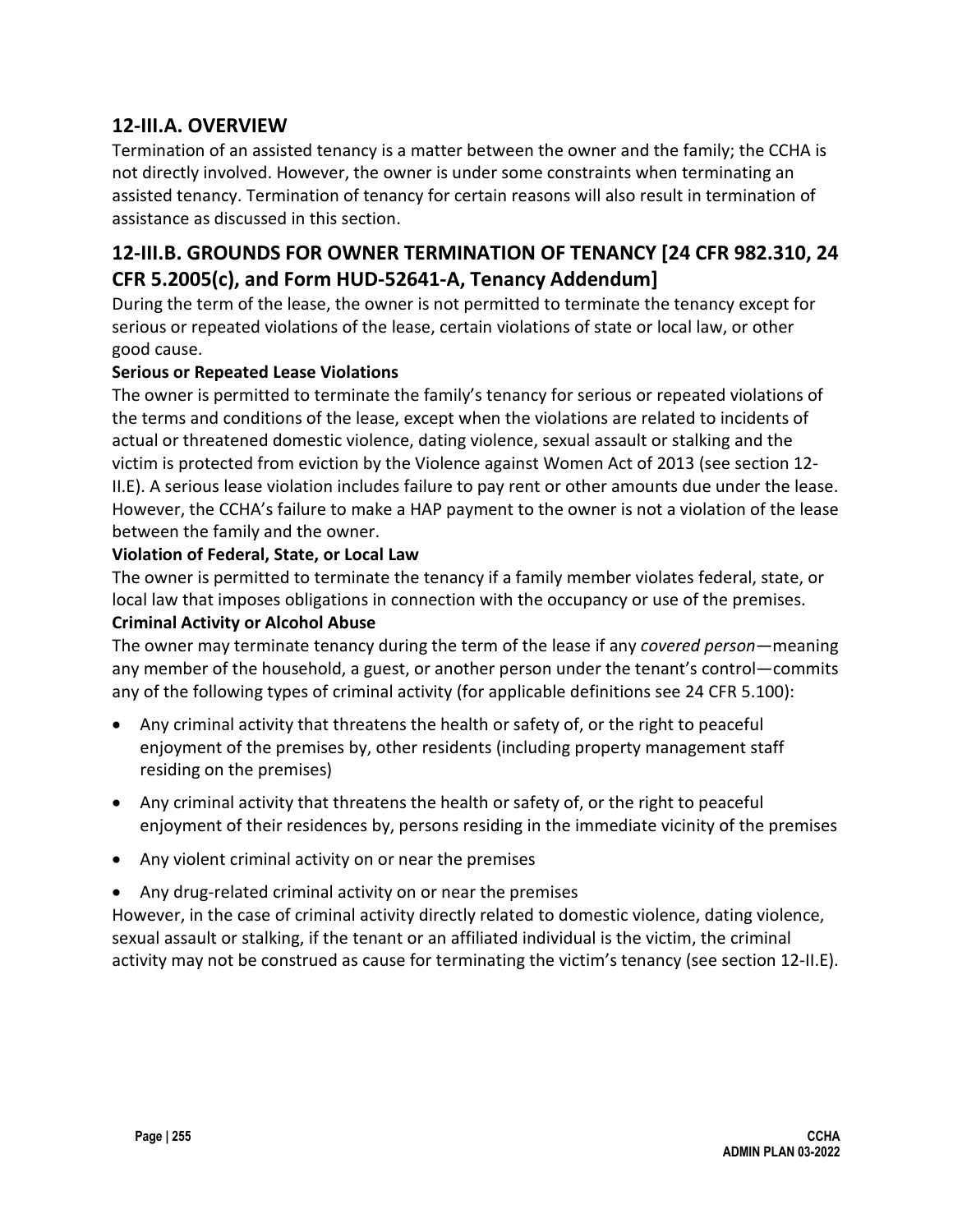The owner may terminate tenancy during the term of the lease if any member of the household is:

• Fleeing to avoid prosecution, custody, or confinement after conviction for a crime or an attempt to commit a crime that is a felony under the laws of the place from which the individual flees, or that, in the case of the State of New Jersey, is a high misdemeanor; or

• Violating a condition of probation or parole imposed under federal or state law. The owner may terminate tenancy during the term of the lease if any member of the household has engaged in abuse of alcohol that threatens the health, safety, or right to peaceful enjoyment of the premises by other residents.

### *Evidence of Criminal Activity*

The owner may terminate tenancy and evict by judicial action a family for criminal activity by a covered person if the owner determines the covered person has engaged in the criminal activity, regardless of whether the covered person has been arrested or convicted for such activity and without satisfying the standard of proof used for a criminal conviction. This is the case except in certain incidents where the criminal activity directly relates to domestic violence, dating violence, sexual assault, or stalking, and the tenant or an affiliated individual is the victim or threatened victim of the domestic violence, dating violence, sexual assault, or stalking.

#### **Other Good Cause**

During the initial lease term, the owner may not terminate the tenancy for "other good cause" unless the owner is terminating the tenancy because of something the family did or failed to do. During the initial lease term or during any extension term, other good cause includes the disturbance of neighbors, destruction of property, or living or housekeeping habits that cause damage to the unit or premises.

After the initial lease term, "other good cause" for termination of tenancy by the owner includes:

- Failure by the family to accept the offer of a new lease or revision
- The owner's desire to use the unit for personal or family use, or for a purpose other than as a residential rental unit
- A business or economic reason for termination of the tenancy (such as sale of the property, renovation of the unit, or desire to lease the unit at a higher rent)

After the initial lease term, the owner may give the family notice at any time, in accordance with the terms of the lease.

If a property is subject to foreclosure, during the term of the lease, the new owner of the property does not have good cause to terminate the tenant's lease, unless the new owner will occupy the unit as their primary residence and has provided the tenant with at least a 90-day notice. In that case, the lease may be terminated effective on the date of sale, although the tenant is still entitled to a 90-day notice to vacate. See Section 13-II.G for a discussion of CCHA policies relating to units in foreclosure.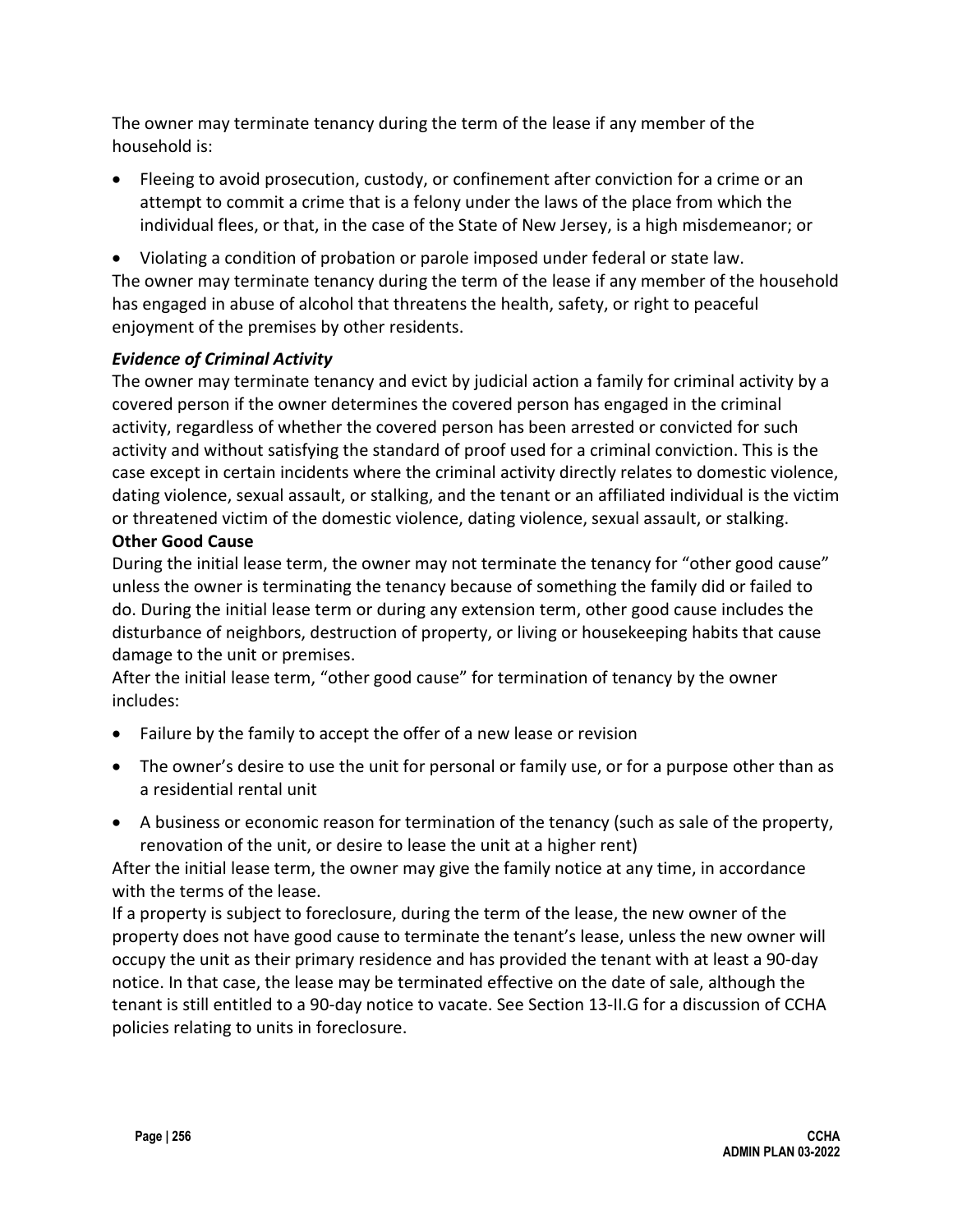# **12-III.C. EVICTION [24 CFR 982.310(e) and (f) and Form HUD-52641-A, Tenancy Addendum]**

The owner must give the tenant a written notice that specifies the grounds for termination of tenancy during the term of the lease. The tenancy does not terminate before the owner has given this notice, and the notice must be given at or before commencement of the eviction action.

The notice of grounds may be included in, or may be combined with, any owner eviction notice to the tenant.

Owner eviction notice means a notice to vacate, or a complaint or other initial pleading used under state or local law to commence an eviction action. The owner may only evict the tenant from the unit by instituting a court action. The owner must give the CCHA a copy of any eviction notice at the same time the owner notifies the family. The family is also required to give the CCHA a copy of any eviction notice (see Chapter 5).

If the eviction action is finalized in court, the owner must provide the CCHA with documentation related to the eviction, including notice of the eviction date, as soon as possible, but no later than 5 business days following the court-ordered eviction.

# **12-III.D. DECIDING WHETHER TO TERMINATE TENANCY [24 CFR 982.310(h), 24 CFR 982.310(h)(4)]**

An owner who has grounds to terminate a tenancy is not required to do so, and may consider all of the circumstances relevant to a particular case before making a decision. These might include:

- The nature of the offending action
- The seriousness of the offending action;
- The effect on the community of the termination, or of the owner's failure to terminate the tenancy;
- The extent of participation by the leaseholder in the offending action;
- The effect of termination of tenancy on household members not involved in the offending activity;
- The demand for assisted housing by families who will adhere to lease responsibilities;
- The extent to which the leaseholder has shown personal responsibility and taken all reasonable steps to prevent or mitigate the offending action;
- The effect of the owner's action on the integrity of the program.

The owner may require a family to exclude a household member in order to continue to reside in the assisted unit, where that household member has participated in or been culpable for action or failure to act that warrants termination.

In determining whether to terminate tenancy for illegal use of drugs or alcohol abuse by a household member who is no longer engaged in such behavior, the owner may consider whether such household member is participating in or has successfully completed a supervised drug or alcohol rehabilitation program, or has otherwise been rehabilitated successfully (42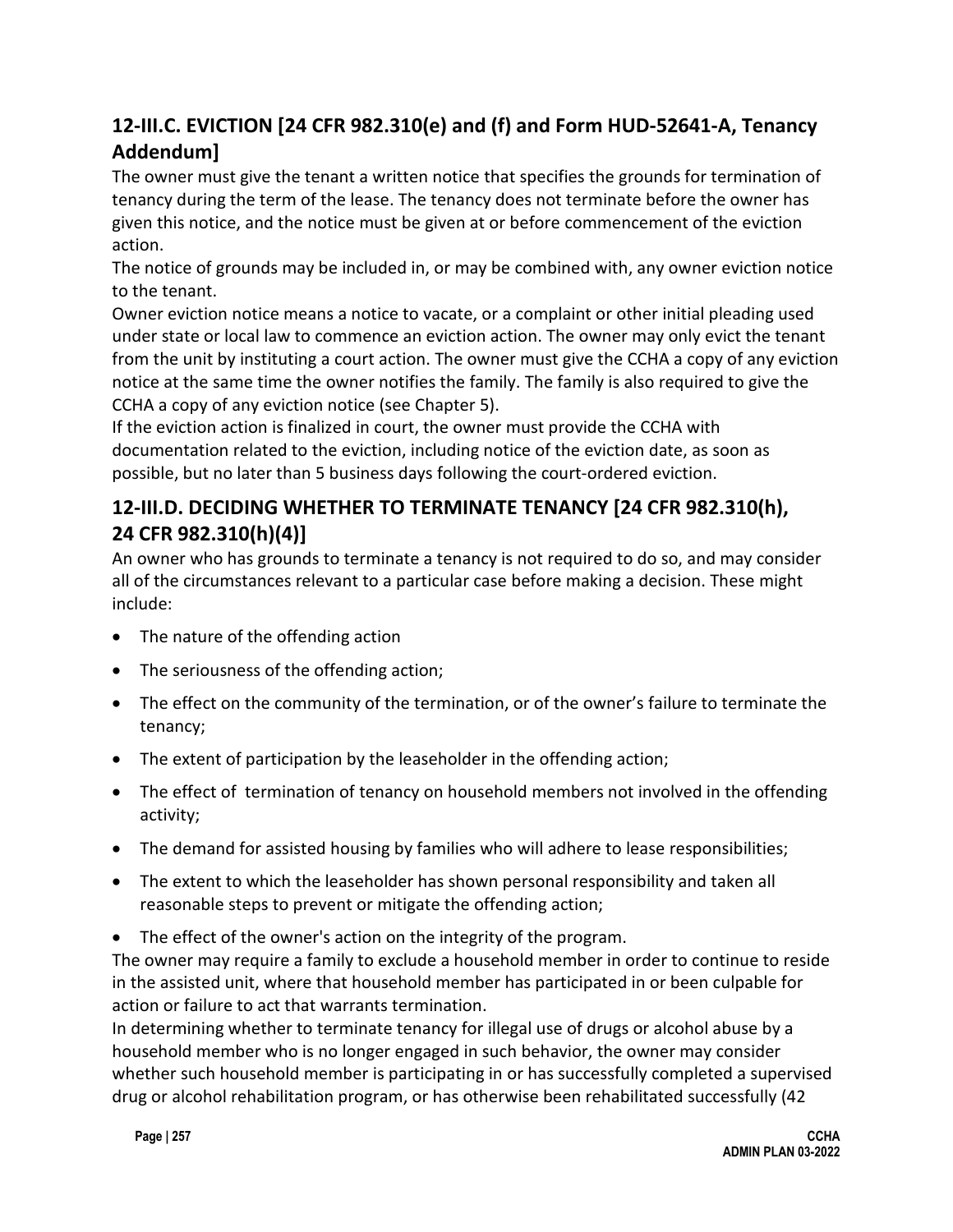U.S.C. 13661). For this purpose, the owner may require the tenant to submit evidence of the household member's current participation in, or successful completion of, a supervised drug or alcohol rehabilitation program or evidence of otherwise having been rehabilitated successfully. The owner's termination of tenancy actions must be consistent with the fair housing and equal opportunity provisions in 24 CFR 5.105.

An owner's decision to terminate tenancy for incidents related to domestic violence, dating violence, sexual assault or stalking is limited by the Violence against Women Act of 2013 (VAWA) and the conforming regulations in 24 CFR Part 5, Subpart L. (See section 12-II.E.)

## **12-III.E. EFFECT OF TENANCY TERMINATION ON THE FAMILY'S ASSISTANCE**

If a termination is not due to a serious or repeated violation of the lease, and if the CCHA has no other grounds for termination of assistance, the CCHA may issue a new voucher so that the family can move with continued assistance (see Chapter 10).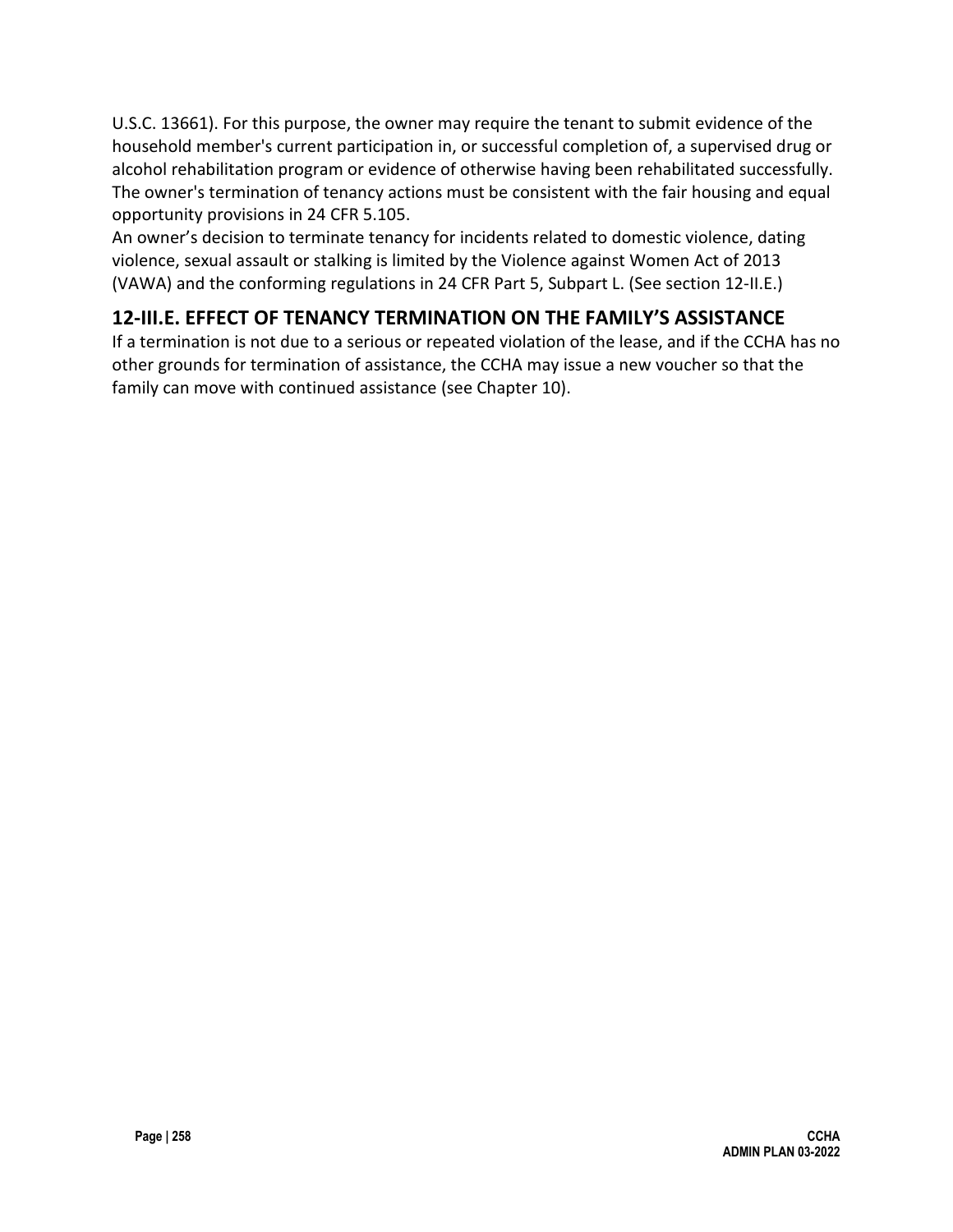#### **EXHIBIT 12-1: STATEMENT OF FAMILY OBLIGATIONS**

Following is a listing of a participant family's obligations under the HCV program:

- The family must supply any information that the CCHA or HUD determines to be necessary, including submission of required evidence of citizenship or eligible immigration status.
- The family must supply any information requested by the CCHA or HUD for use in a regularly scheduled reexamination or interim reexamination of family income and composition.
- The family must disclose and verify social security numbers and sign and submit consent forms for obtaining information.
- Any information supplied by the family must be true and complete.
- The family is responsible for any Housing Quality Standards (HQS) breach by the family caused by failure to pay tenant-provided utilities or appliances, or damages to the dwelling unit or premises beyond normal wear and tear caused by any member of the household or guest.
- Damages beyond normal wear and tear will be considered to be damages which could be assessed against the security deposit.
- The family must allow the CCHA to inspect the unit at reasonable times and after reasonable notice, as described in Chapter 8 of this plan.
- The family must not commit any serious or repeated violation of the lease.
- The CCHA will determine if a family has committed serious or repeated violations of the lease based on available evidence, including but not limited to, a court-ordered eviction or an owner's notice to evict, police reports, and affidavits from the owner, neighbors, or other credible parties with direct knowledge.
- *Serious and repeated lease violations* will include, but not be limited to, nonpayment of rent, disturbance of neighbors, destruction of property, living or housekeeping habits that cause damage to the unit or premises, and criminal activity. Generally, the criterion to be used will be whether or not the reason for the eviction was the fault of the tenant or guests. Any incidents of, or criminal activity related to, domestic violence, dating violence, sexual assault or stalking will not be construed as serious or repeated lease violations by the victim [24 CFR 5.2005(c)(1)].
- The family must notify the CCHA and the owner before moving out of the unit or terminating the lease.
- The family must comply with lease requirements regarding written notice to the owner. The family must provide written notice to the CCHA at the same time the owner is notified.
- The family must promptly give the CCHA a copy of any owner eviction notice.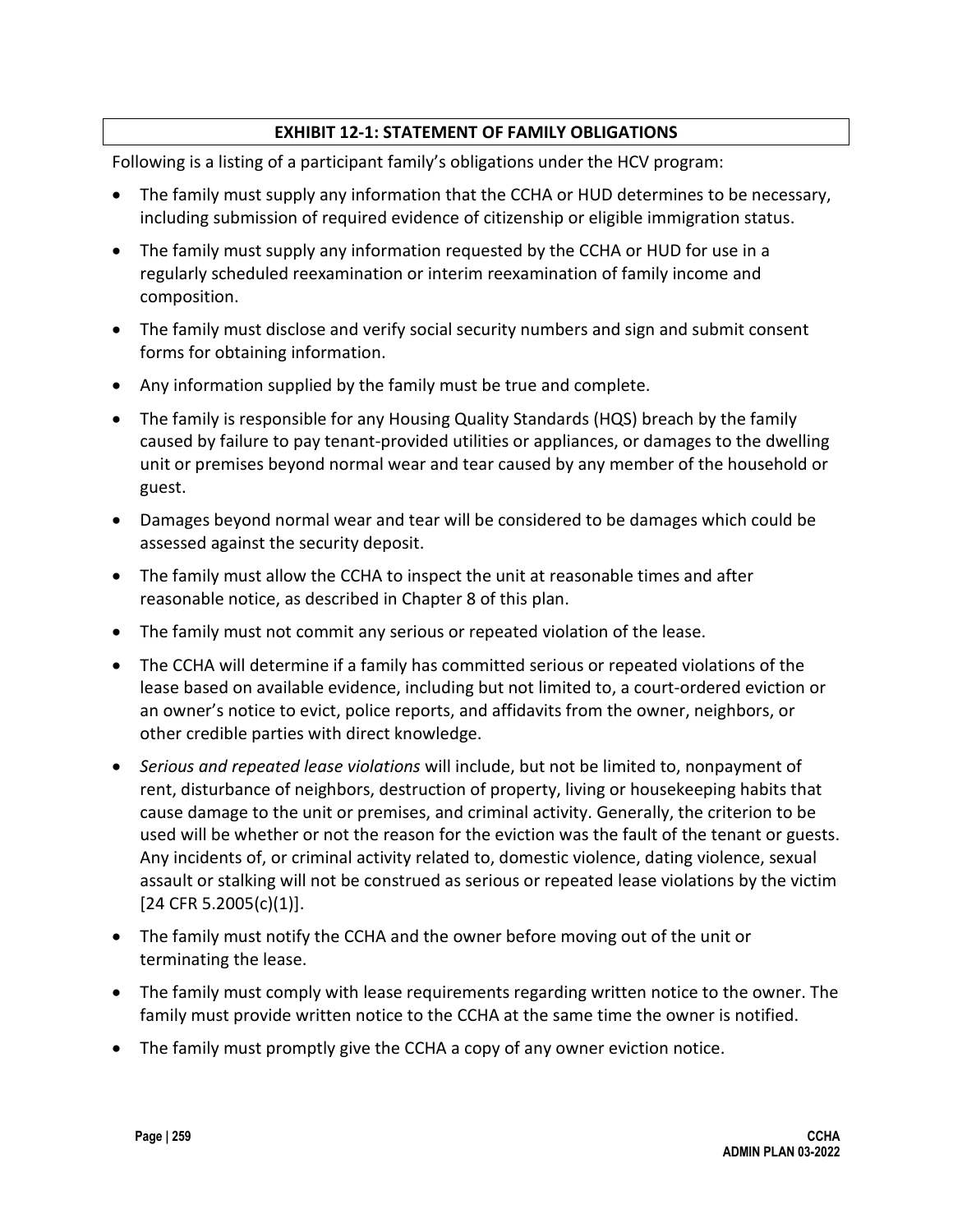- The family must use the assisted unit for residence by the family. The unit must be the family's only residence.
- The composition of the assisted family residing in the unit must be approved by the CCHA. The family must promptly notify the CCHA in writing of the birth, adoption, or courtawarded custody of a child. The family must request CCHA approval to add any other family member as an occupant of the unit.
- The request to add a family member must be submitted in writing and approved prior to the person moving into the unit. The CCHA will determine eligibility of the new member in accordance with the policies in Chapter 3.
- The family must promptly notify the CCHA in writing if any family member no longer lives in the unit.
- If the CCHA has given approval, a foster child or a live-in aide may reside in the unit. The CCHA has the discretion to adopt reasonable policies concerning residency by a foster child or a live-in aide, and to define when CCHA consent may be given or denied. For policies related to the request and approval/disapproval of foster children, foster adults, and live-in aides, see Chapter 3 (Sections I.K and I.M), and Chapter 11 (Section II.B).
- The family must not sublease the unit, assign the lease, or transfer the unit.
- Subleasing includes receiving payment to cover rent and utility costs by a person living in the unit who is not listed as a family member.
- The family must supply any information requested by the CCHA to verify that the family is living in the unit or information related to family absence from the unit.
- The family must promptly notify the CCHA when the family is absent from the unit.
- Notice is required under this provision only when all family members will be absent from the unit for an extended period. An extended period is defined as any period greater than 30 calendar days. Written notice must be provided to the CCHA at the start of the extended absence.
- The family must pay utility bills and provide and maintain any appliances that the owner is not required to provide under the lease [Form HUD-52646, Voucher].
- The family must not own or have any interest in the unit, (other than in a cooperative and owners of a manufactured home leasing a manufactured home space).
- Family members must not commit fraud, bribery, or any other corrupt or criminal act in connection with the program. (See Chapter 14, Program Integrity for additional information).